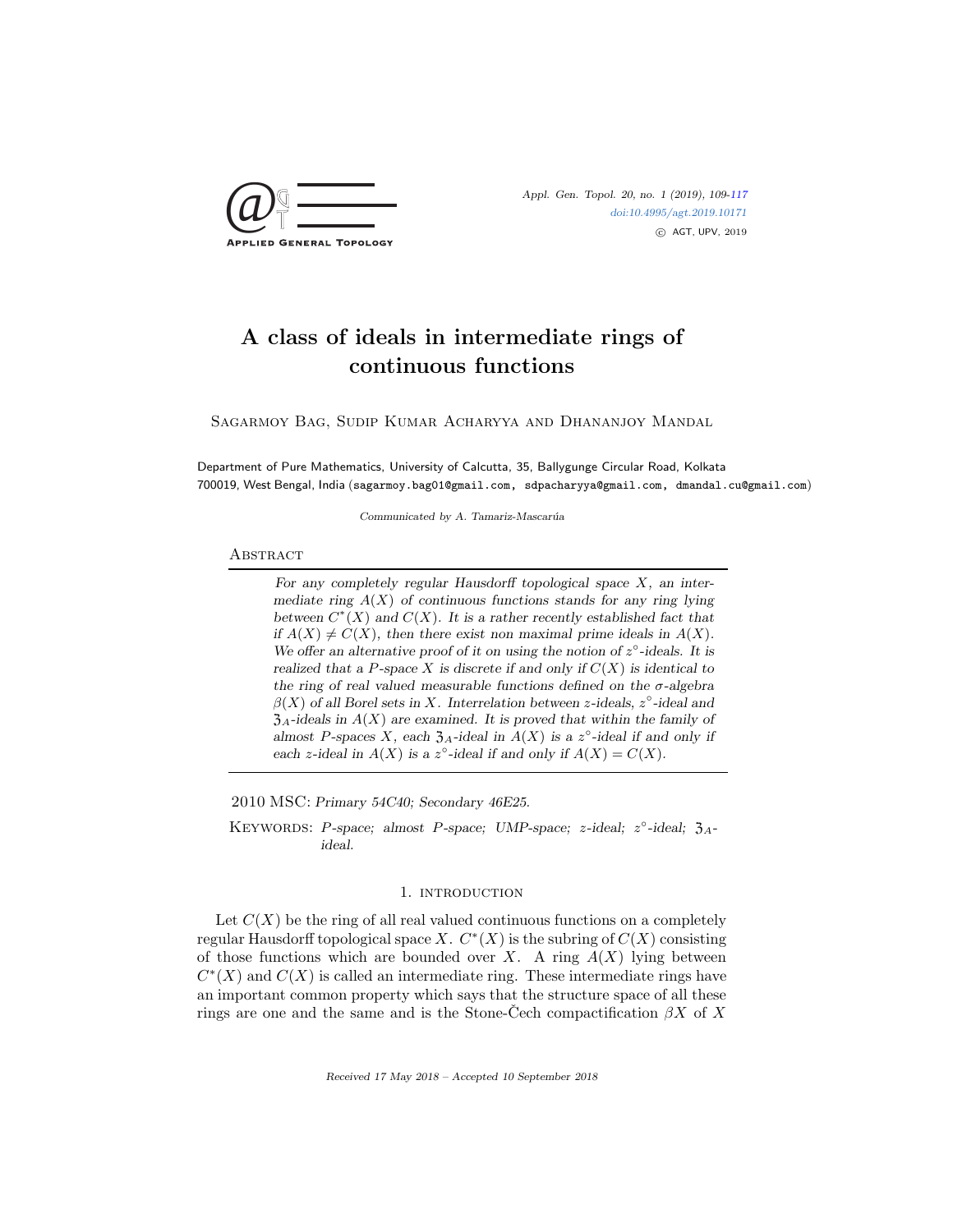(see [\[7\]](#page-7-1)). The structure space of a commutative ring R with unity stands for the set of all maximal ideals of  $R$  equipped with hull kernel topology. In the present paper our purpose is to point out a few dissimilarities existing between the ambient ring  $C(X)$  and its proper intermediate subrings. To achieve that we have chosen three special classes of ideals z-ideals,  $z^{\circ}$ -ideals and  $\mathfrak{Z}_{A}$ -ideals in a typical intermediate ring  $A(X)$ . An ideal I unmodified in a commutative ring R with unity will also designate a proper ideal of R.

For each a in R, let  $M_a(P_a)$  be the intersection of all maximal ideals (minimal prime ideals) of R containing a. An ideal I in R is called a z-ideal (respectively a z<sup>o</sup>-ideal) if for each a in I,  $M_a \subseteq I$  respectively  $P_a \subseteq I$ ). It is well known that if R is a reduced ring meaning that  $'0'$  is the only nilpotent element of R, then each  $z^{\circ}$ -ideal of R is a z-ideal also (see [\[4\]](#page-7-2)). In particular therefore each  $z^{\circ}$ -ideal in an intermediate ring  $A(X)$  is a z-ideal. The notion z-ideals and z ◦ -ideals in commutative rings are quite well known and are being investigated since around 1970's. However the concept of  $\mathfrak{Z}_A$ -ideals in an intermediate ring is rather recent and is initiated in [\[15\]](#page-7-3). Given  $E \subseteq X$  an  $f \in A(X)$  is called E-regular if there exist  $g \in A(X)$  such that  $f(x)g(x) = 1$  for each  $x \in E$ . For any non-invertible  $f \in A(X), Z_A(f) = \{E \in Z[X] : f \text{ is } X \setminus E\text{-regular}\}\$ and  $\mathfrak{Z}_A(f) = \{E \in Z[X] : f \text{ is } H\text{-regular for each zero set } H \subseteq X \setminus E\}$  are z-filters on X, here  $Z[X]$  stands for the family of all zero sets in X. For any ideal I in  $A(X)$ ,  $\mathcal{Z}_A[I] = \bigcup_{f \in I} \mathcal{Z}_A(f)$  and  $\mathcal{Z}_A[I] = \bigcup_{f \in I} \mathcal{Z}_A(f)$  are z-filters on X. For any z-filter  $\mathfrak{F}$  on X,  $\mathcal{Z}_A^{-1}[\mathfrak{F}] = \{f \in A(X) : \mathcal{Z}_A(f) \subseteq \mathfrak{F}\}\$ and  $\mathfrak{Z}_A^{-1}[\mathfrak{F}] = \{f \in A(X) : \mathfrak{Z}_A(f) \subseteq \mathfrak{F}\}\$ are easily seen to be ideals in  $A(X)$ . It is easily verified that for any ideal I in  $A(X)$ ,  $\mathfrak{Z}_A^{-1}\mathfrak{Z}_A[I] \supseteq I$ . I is called  $\mathfrak{Z}_A$ -ideal if  $\mathfrak{Z}_A^{-1} \mathfrak{Z}_A[I] = I$ . It is plain that  $\mathfrak{Z}_C$ -ideals and z-ideals in  $C(X)$ are same. For an arbitrary  $A(X)$ , we check that every  $\mathfrak{Z}_A$ -ideal is a z-ideal (Theorem [3.4\)](#page-4-0). We establish a partial converse of this theorem that, within the class of P spaces X if every z-ideal is  $\mathfrak{Z}_A$ -ideal in  $A(X)$  then  $A(X) = C(X)$ (Theorem [3.5\)](#page-4-1). A  $\mathfrak{Z}_A$ -ideal in  $A(X)$  need not be a z°-ideal. Indeed a  $\mathfrak{Z}_C$ -ideal in  $C(X)$  is not necessarily a z<sup>o</sup>-ideal, a fact which is not hard to realize on choosing  $X = \mathbb{R}$ . We prove that such things do not happen if and only if X is an almost P-space (Theorem  $3.6$ ). This further yields that if X is almost P and  $A(X) \neq C(X)$ , then there does exist a  $\mathfrak{Z}_A$  ideal in  $A(X)$  which is not a  $z^{\circ}$ -ideal (Theorem [3.7\)](#page-5-0). Relations between maximal ideals and  $z^{\circ}$ -ideals in  $A(X)$  have also been investigated by the present authors, indeed an improved version of such interrelations have already been pondered upon in a recently communicated paper [\[5\]](#page-7-4) However to make the present article self contained and also for the benefit of the readers we reproduce a few of these relevant facts from this paper in the technical section §2.

It is a rather recently established fact that if an intermediate ring  $A(X)$ is different from  $C(X)$ , then there exist non maximal prime ideals in  $A(X)$ [\[1\]](#page-7-5), [\[11\]](#page-7-6). We give an alternative proof of it in the concluding section §4 of this article. In this last section we find out two conditions each necessary and sufficient for a P-space X to be discrete (Theorem [4.3\)](#page-6-0). On using certain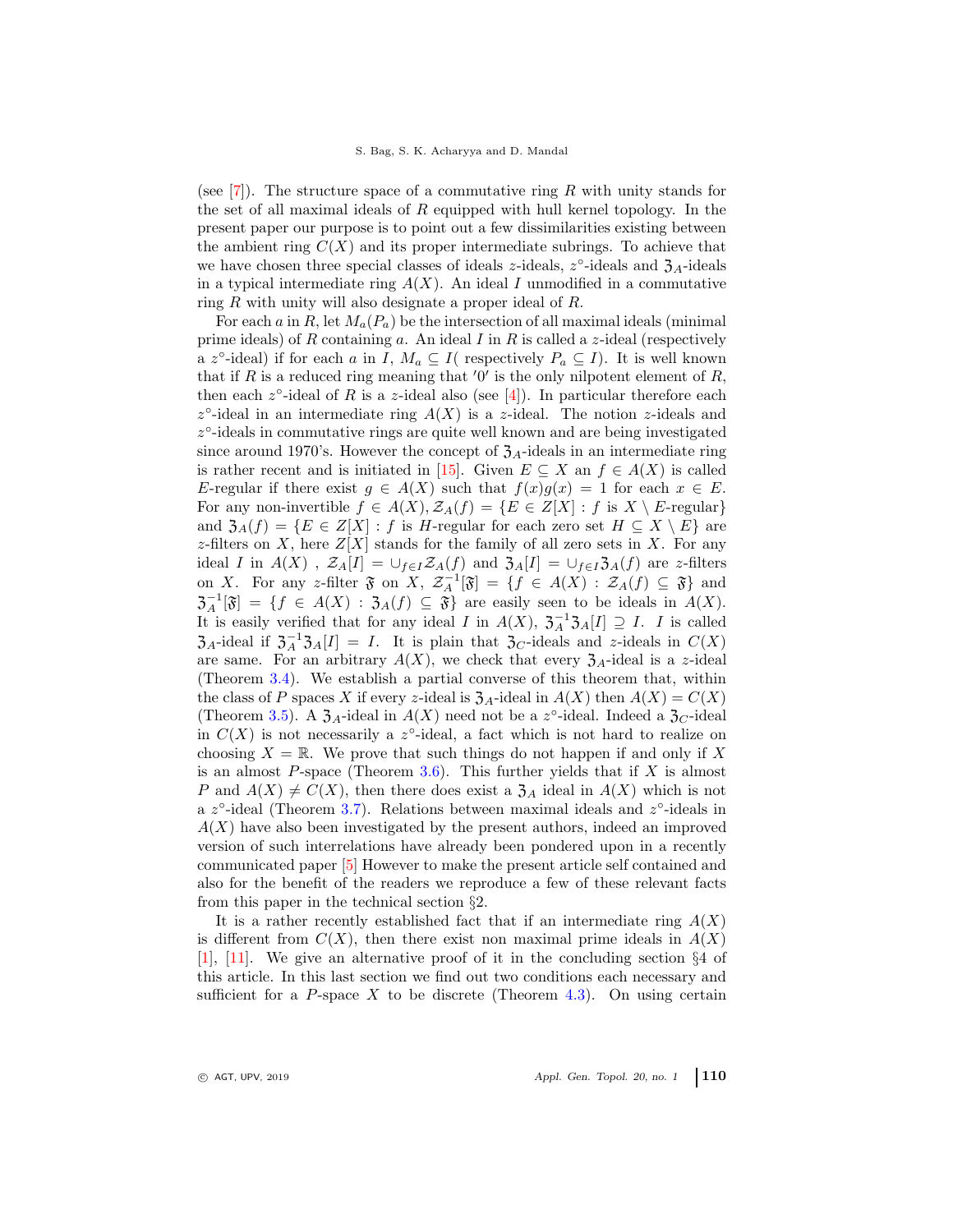facts about  $z^{\circ}$ -ideals we prove a second special result which tells that certain important subspaces of an UMP-space are also UMP-spaces. A space  $X$  is called an UMP-space if every maximal ideal in  $C(X)$  is a union of minimal prime ideals contained in it (see [\[6\]](#page-7-7) for results about these spaces).

2.  $z^{\circ}$ -IDEALS IN INTERMEDIATE RINGS VERSUS ALMOST  $P$ SPACES

We start with the following characterization of minimal prime ideals in a commutative ring R with unity ([\[12\]](#page-7-8)), which is also recorded in ([\[10\]](#page-7-9), Lemma 1.1).

Theorem 2.1. *A prime ideal* P *in* R *is a minimal prime ideal if and only if given*  $a \in P$ *, there is*  $a b \in R \setminus P$  *such that*  $a.b$  *is a nilpotent element of* R*, in particular* ab = 0*, if* R *is assumed to be a reduced ring.*

It follows from this theorem that each non zero element of a minimal prime ideal in a reduced ring  $R$  is a divisor of zero in  $R$ . Therefore non zero elements of a  $z^{\circ}$ -ideal in such a ring R are all divisors of zero. We shall use this singularly important fact in the proof of several theorems that follow. Incidentally it is not hard to prove on using Theorem 3.1 that if  $Ann(a)$  is the annihilator of an element a in a reduced ring R, then  $P_a = \{b \in R : Ann(a) \subseteq Ann(b)\}.$  This formula together with the fact that each bounded function in  $C(X)$  belongs to each intermediate ring  $A(X)$  yields the following theorem:

**Theorem 2.2.** *For*  $f \in A(X)$ *,*  $P_f = \{g \in A(X) : int_X Z(f) \subseteq int_X Z(g)\}$ *, here*  $Z(f)$  *stands for the zero set of* f *in* X.

As recorded in [\[9\]](#page-7-10), P-spaces are fairly rare. Interesting examples of non discrete P-spaces are rather pathological (see Examples  $7.3,7.4,7.5,7.6$  in [\[9\]](#page-7-10)). A larger family of spaces, the so-called almost  $P$ -spaces  $X$  viz those for which non empty zero sets in X have non empty interior (equivalently non empty  $G_{\delta}$ ) sets in  $X$  have non empty interior) have been introduced in [\[13\]](#page-7-11). It turns out that almost P-spaces are far more abundant than P-spaces. Those spaces have already been characterized viz  $z^{\circ}$ -ideals and z-ideals in  $C(X)$  in [\[3\]](#page-7-12). We have offered a some what improved characterization of those spaces via  $z^{\circ}$ -ideals in intermediate rings. The following proposition attests to this fact:

<span id="page-2-0"></span>Theorem 2.3. *Suppose* A(X) *is an intermediate ring. Then* X *is an almost*  $P$ -space if and only if each fixed maximal ideal  $M_A^p = \{f \in A(X) : f(p) =$  $0$ ,  $p \in X$  of  $A(X)$  is a  $z^{\circ}$ -ideal.

*Proof.* Let X be almost P-space and  $p \in X$ . Choose  $f \in M_A^p$  and  $g \in P_f \equiv$ the intersection of all minimal prime ideals of  $A(X)$  which contain f. Then from Theorem 3.2,  $int_X Z(f) \subseteq int_X Z(g)$ . Therefore the hypothesis that X is almost P implies that  $Z(f) = cl_Xint_X Z(f) \subseteq cl_Xint_X Z(g) = Z(g)$  and therefore  $g \in M_A^p$ . Thus  $P_f \subseteq M_A^p$  and hence  $M_A^p$  is a z°-ideal of  $A(X)$ . To prove the other containment le X be not almost P. So there exists  $f \in C^*(X)$ such that  $Z(f) \neq \phi$  but  $int_X Z(f) = \phi$ . Hence  $f \in M_A^p$  yet f is not a divisor of zero in  $A(X)$ . As members of  $z^{\circ}$ -ideals are necessarily divisors of zero in the ambient ring, if follows that  $M_A^p$  is not a z°-ideal in  $A(X)$ .

 $\circ$  AGT, UPV, 2019  $\circ$  Appl. Gen. Topol. 20, no. 1 111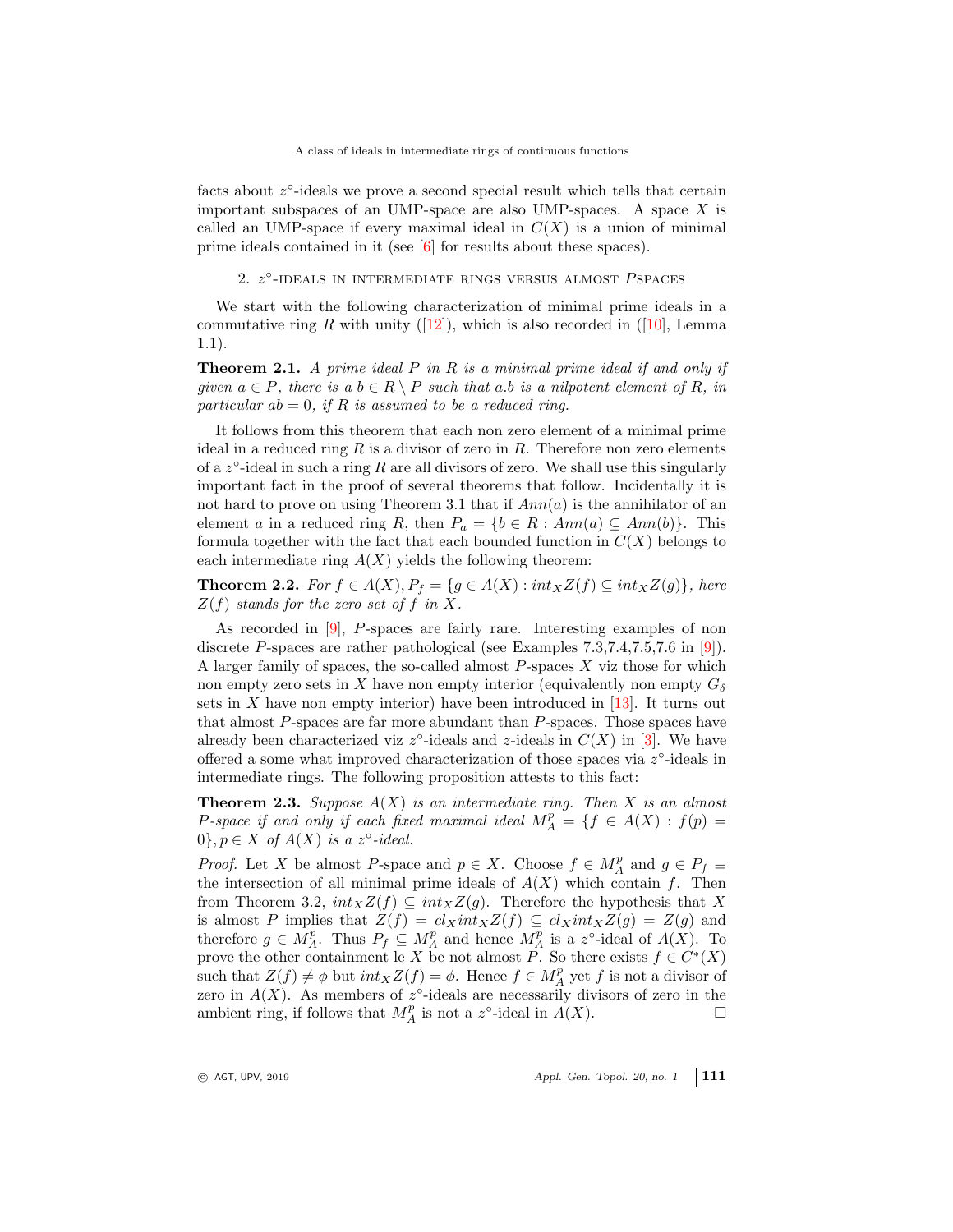We would like to mention in this context that in the paper  $[3]$  a space X was realized as almost P when and only when each maximal ideal of  $C(X)$  is a z°ideal. We show in the next result that, the last characterization can not be improved to say that  $X$  is almost  $P$  if and only if each maximal ideal of an intermediate ring  $A(X)$  is a z°-ideal.

<span id="page-3-0"></span>Theorem 2.4. *Let* X *be almost* P*. Then for an intermediate ring* A(X)*, each maximal ideal is a*  $z^{\circ}$ -*ideal in*  $A(X)$  *if and only if each z*-*ideal in*  $A(X)$  *is a*  $z^{\circ}$ -ideal if and only if  $A(X) = C(X)$ .

*Proof.* If  $A(X) = C(X)$ , then it follows from [\[3\]](#page-7-12), that each z ideal of  $A(X)$ , in particular each maximal ideal of  $A(X)$  is a z<sup>o</sup>-ideal. To prove the converse let  $A(X) \neq C(X)$ . Then there exists  $f \in C(X)$  such that  $f \notin A(X)$ . Since  $A(X)$ is an absolutely convex subring of  $C(X)$  (see [\[7\]](#page-7-1)), it follows that  $|f| \notin A(X)$ . It follows that  $g = \frac{1}{1+|f|}$  is an element of  $A(X)$  which is not invertible in this ring. Accordingly there exists a maximal ideal  $M$  of  $A(X)$  (which is incidentally a z ideal of  $A(X)$  also) such that  $g \in M$ . As  $Z(g) = \phi, g$  is not a divisor of zero, hence M can not be a  $z^{\circ}$ -ideal of  $A(X)$ .

<span id="page-3-2"></span>*Remark* 2.5*.* Since the converse part of Theorem [2.4](#page-3-0) does not use the almost P hypothesis on  $X$ , we can say that for any space  $X$  (not necessarily almost P), if  $A(X)$  is an intermediate subring of  $C(X)$  properly contained in  $C(X)$ , then there exists a free maximal ideal of  $A(X)$ , which is not a  $z^{\circ}$ -ideal.

## 3.  $\mathfrak{Z}_A$ -ideals in  $A(X)$  versus P-spaces/ almost P-spaces X

For any z-filter  $\mathfrak F$  on X, the hull  $h\mathfrak F$  of  $\mathfrak F$  is the set of all z-ultrafilters containing  $\mathfrak F$  and for every set U of z-ultrafilters on X, the kernel kU of U is the intersection of all z-ultrafilters belonging to  $U$ . We reproduce the following theorem established in [\[16\]](#page-8-0).

**Theorem 3.1.** For any f in  $A(X)$ ,  $\mathfrak{Z}_A(f) = kh\mathcal{Z}_A(f)$ .

This further yields the following result:

<span id="page-3-1"></span>**Theorem 3.2.** *For*  $f, g \in A(X), h\mathcal{Z}_A(f) \subseteq h\mathcal{Z}_A(g)$  *if and only if*  $\mathfrak{Z}_A(g) \subseteq$  $3_A(f)$ .

*Proof.* Let  $h\mathcal{Z}_A(f) \subseteq h\mathcal{Z}_A(g)$ . then  $kh\mathcal{Z}_A(g) \subseteq kh\mathcal{Z}_A(f)$  and hence from Theorem 3.1,  $\mathfrak{Z}_A(g) \subseteq \mathfrak{Z}_A(f)$ . To prove the other containment let  $\mathfrak{Z}_A(g) \subseteq \mathfrak{Z}_A(f)$ . Choose p from the set  $h\mathcal{Z}_A(f)$ , then  $\mathcal{Z}_A(f) \subseteq \mathcal{U}^p$  (here we are identifying the point p in  $\beta X$  with the z-ultrafilter  $\mathcal{U}^p$  on X associated with p). This means that  $U^p \in h\mathcal{Z}_A(f)$  and therefore  $\mathcal{Z}_A(g) \subseteq kh\mathcal{Z}_A(g) = \mathfrak{Z}_A(g) \subseteq \mathfrak{Z}_A(f) =$  $kh\mathcal{Z}_A(f) \subseteq \mathcal{U}^p$ .

Consequently,  $\mathcal{U}^p \in h\mathcal{Z}_A(g)$ . Thus  $h\mathcal{Z}_A(f) \subseteq h\mathcal{Z}_A(g)$ .

The next proposition furnishes us with a convenient formula for the intersection of all maximal ideals containing a function  $f$  in  $A(X)$ .

 $\circ$  AGT, UPV, 2019  $\circ$  Appl. Gen. Topol. 20, no. 1 112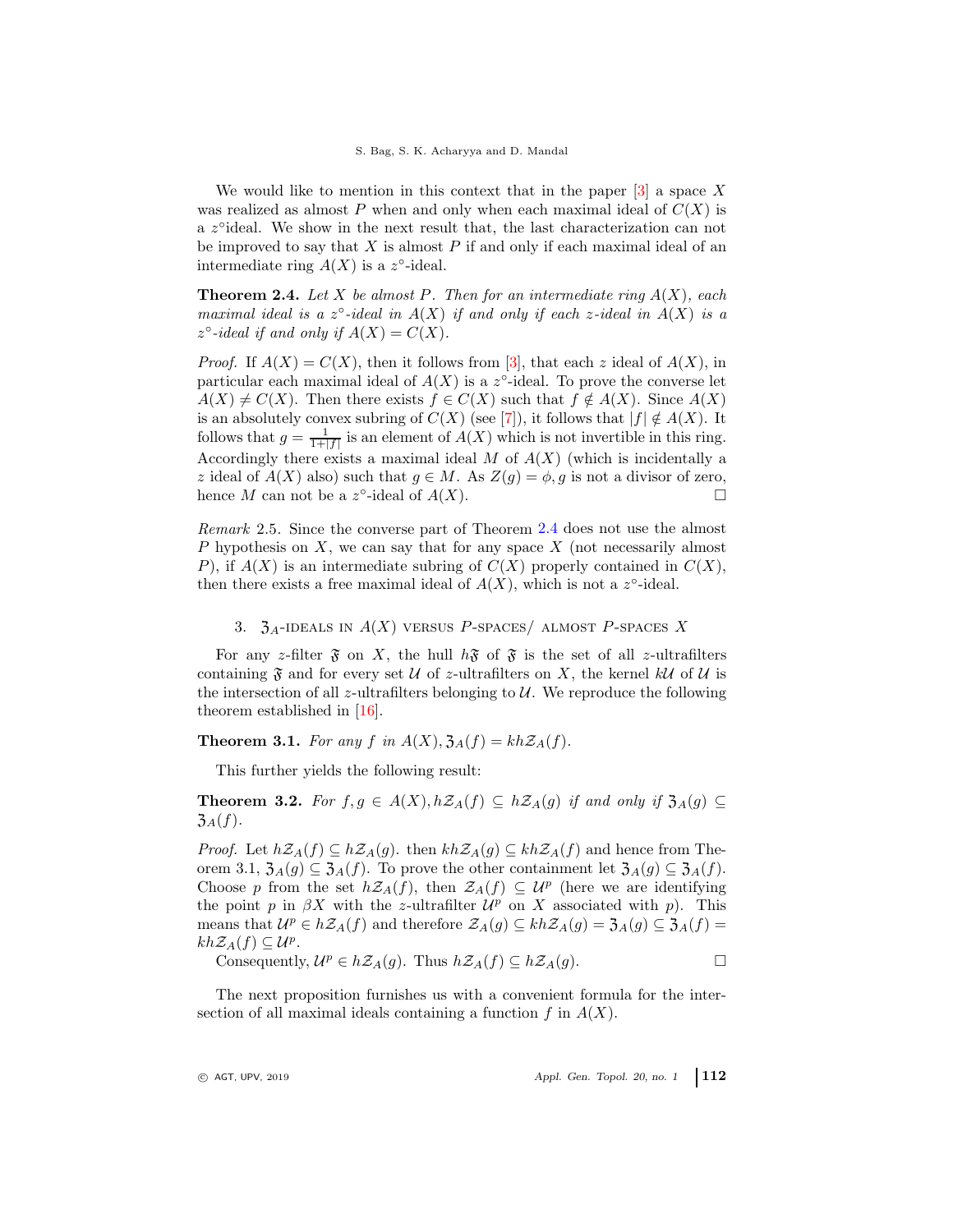A class of ideals in intermediate rings of continuous functions

<span id="page-4-3"></span>**Theorem 3.3.** Let  $f \in A(X)$ . Then the intersection of all maximal ideals of A(X) *containing* f *is given by:*  $M_f = \{g \in A(X) : h\mathcal{Z}_A(f) \subseteq h\mathcal{Z}_A(g)\} = \{g \in A\mathcal{Z}_A(g)\}$  $A(X): \mathfrak{Z}_A(g) \subseteq \mathfrak{Z}_A(f)$ .

*Proof.* It follows from Theorem 3.3 of  $[7]$  that the maximal ideal in  $A(X)$ corresponding to a point  $p \in \beta X$  is given by:  $M_A^p = \{f \in A(X) : \mathcal{Z}_A(f) \subseteq$  $\mathcal{U}^p$ }  $\equiv \mathcal{Z}_A^{-1}[\mathcal{U}^p] = \{f \in A(X) : p \in h\mathcal{Z}_A(f)\}.$  The desired result therefore follows in view of Theorem [3.2.](#page-3-1)

The following result comes out as a consequence of the last one:

<span id="page-4-0"></span>**Theorem 3.4.** *Every*  $\mathfrak{Z}_A$  *ideal in*  $A(X)$  *is a z-ideal.* 

*Proof.* Let I be a  $\mathfrak{Z}_A$ -ideal in  $A(X)$  and  $f \in I$ . Let  $g \in M_f$ . Then from Theorem [3.3,](#page-4-3) we have  $\mathfrak{Z}_A(g) \subseteq \mathfrak{Z}_A(f)$ . As  $f \in I$ , it is plain that  $\mathfrak{Z}_A(f) \subseteq \mathfrak{Z}_A[I]$ and hence  $\mathfrak{Z}_A(g) \subseteq \mathfrak{Z}_A[I]$ . Since I is a  $\mathfrak{Z}_A$ -ideal in  $A(X)$ , it follows that  $g \in I$ . thus  $M_f \subseteq I$  and hence I is a z-ideal in  $A(X)$ .

It is recently established in  $[11]$ , Theorem 3.7 that if X is a P-space and each ideal in  $A(X)$  is a  $\mathfrak{Z}_A$  ideal then  $A(X) = C(X)$ .

The following theorem is a somewhat improved version of this fact.

<span id="page-4-1"></span>**Theorem 3.5.** Let X be a P-space. Then  $A(X) = C(X)$  if and only if every  $z$ *-ideal in*  $A(X)$  *is a*  $\mathfrak{Z}_A$ *-ideal.* 

*Proof.* If  $A(X) = C(X)$ , then z-ideals and  $\mathfrak{Z}_C$ -ideals in  $C(X)$  are the same. To prove the converse let  $A(X) \subsetneq C(X)$ . Then by Theorem 3.10 in [\[11\]](#page-7-6), it follows that there is a point  $p \in \beta X$  for which  $O_A^p = \{ f \in A(X) : p \in int_{\beta X} h \mathcal{Z}_A(f) \} \subsetneq$  $M_A^p = \{f \in A(X) : p \in h\mathcal{Z}_A(f)\}.$  It is not hard to verify that  $O_A^p$  is a z-ideal in  $A(X)$  indeed let  $f \in O_A^p$  and  $g \in M_f$ . Then from Theorem [3.3,](#page-4-3) we have  $h\mathcal{Z}_A(f) \subseteq h\mathcal{Z}_A(g)$ . Hence  $p \in int_{\beta X}h\mathcal{Z}_A(f) \subseteq int_{\beta X}h\mathcal{Z}_A(g)$ , this implies that  $g \in O_A^p$ . We assert that  $O_A^p$  is not a  $\mathfrak{Z}_A$  ideal in  $A(X)$ . We argue by contradiction and let  $O_A^p$  be a  $\mathfrak{Z}_A$ -ideal. Since X is a P-space it follows from Corollary 2.4 of [\[11\]](#page-7-6) that for any ideal I in  $A(X)$ , we have  $\mathfrak{Z}_A[I] = \mathcal{Z}_A[I]$ . Again from [\[7\]](#page-7-1), Theorem 4.1 it follows that  $\mathcal{Z}_A[O_A^p] = \mathcal{Z}_A[M_A^p]$ . Thus we can write  $\mathfrak{Z}_A[O_A^p] = \mathfrak{Z}_A[M_A^p]$ , which implies in view of the assumption that  $O_A^p$  is a  $\mathfrak{Z}_A$  ideal in  $A(X)$  that  $M_A^p = O_A^p$ , a contradiction.

A  $\mathfrak{Z}_A$ -ideal in  $A(X)$  need not be a z°-ideal, indeed a maximal ideal in  $C(X)$ and therefore a  $\mathfrak{Z}_C$ -ideal in  $C(X)$  is not necessarily a  $z^{\circ}$ -ideal. An easy example is produced by  $M_0 = \{f \in C(\mathbb{R}) : f(0) = 0\}$ , we only note that the function  $i \in C(\mathbb{R})$  defined by  $i(r) = r, r \in \mathbb{R}$  is a member of  $M_0$  without being a divisor of zero in the ring  $C(\mathbb{R})$ . The following theorem settles the exact class of spaces X for which  $\mathfrak{Z}_C$ -ideals in  $C(X)$  are  $z^{\circ}$ -ideals.

<span id="page-4-2"></span>**Theorem 3.6.** X is an almost P-space if and only if every  $\mathfrak{Z}_C$ -ideal in  $C(X)$ is a  $z^{\circ}$ -ideal.

*Proof.* Let X be almost P and I a  $\mathfrak{Z}_C$ -ideal of  $C(X)$ . Then from Theorem [3.4,](#page-4-0) I is a z ideal of  $C(X)$ . The hypothesis, X is almost P implies in view of Theorem 2.14 in [\[3\]](#page-7-12) that I is a  $z^{\circ}$ -ideal of  $C(X)$ .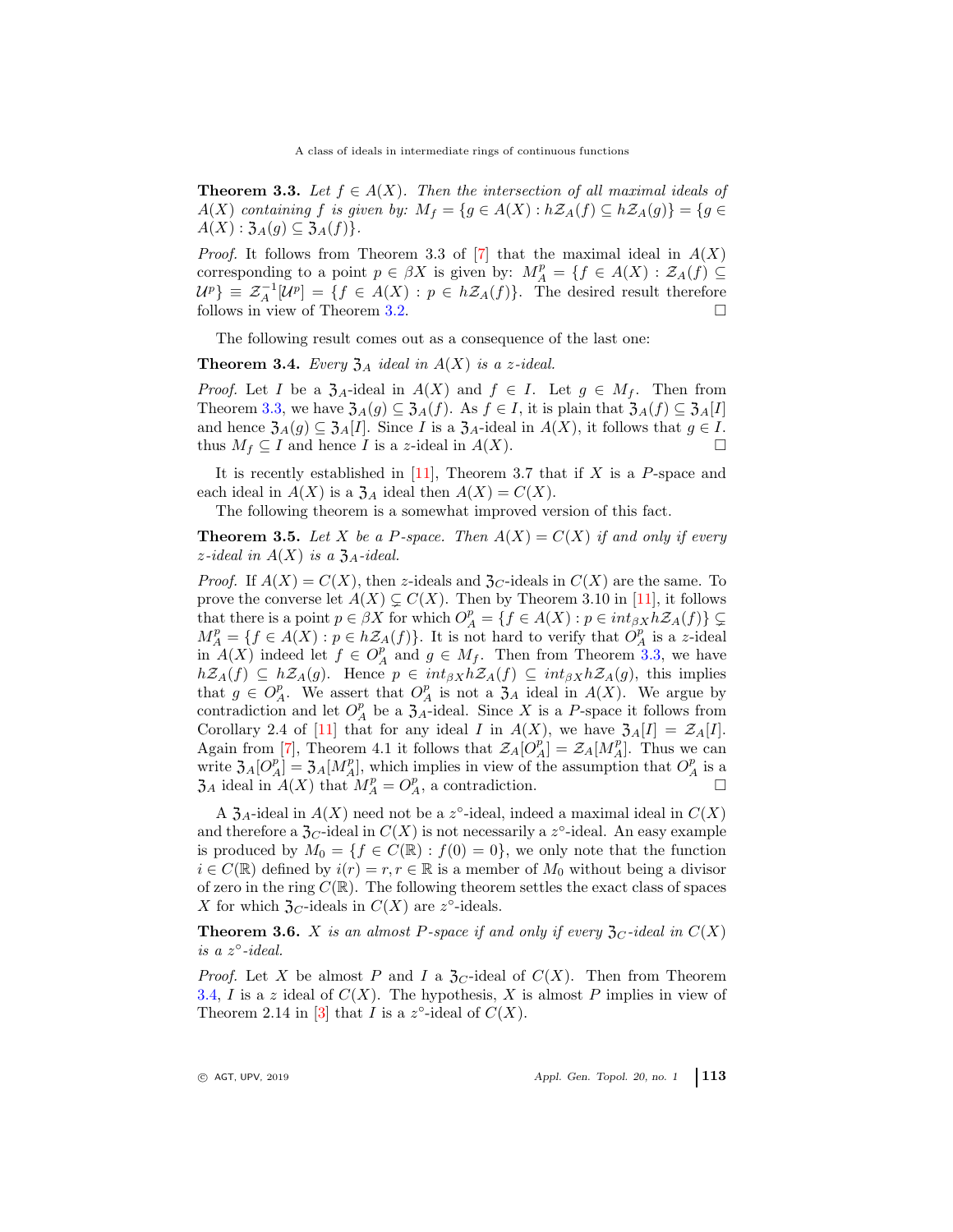To prove the converse let every  $\mathfrak{Z}_C$ -ideal in  $C(X)$  be a z°-ideal. Since maximal ideals in  $C(X)$  are always  $\mathfrak{Z}_C$ -ideals (see [\[15\]](#page-7-3)), it follows from the Theorem [2.3](#page-2-0) that, X is almost P-space.

The next proposition shows that, the last result characterizes  $C(X)$  amongst all the intermediate rings within the class of almost P-spaces.

<span id="page-5-0"></span>**Theorem 3.7.** Let X be an almost P-space. then  $A(X) = C(X)$  if and only *if each*  $\mathfrak{Z}_A$  *ideal in*  $A(X)$  *is a*  $z^{\circ}$ *-ideal.* 

*Proof.* Let  $A(X) = C(X)$ . then from Theorem [3.6,](#page-4-2) it follows that every  $\mathfrak{Z}_A$ ideal in  $A(X)$  is a z<sup>o</sup>-ideal. To prove the converse let  $A(X) \subsetneq C(X)$ . then as in the proof of the converse part of Theorem [2.4,](#page-3-0) we can ensure the existence of a maximal ideal M of  $A(X)$ , which is not a z<sup>o</sup>-ideal. surely M is a  $\mathfrak{Z}_A$ -ideal in  $A(X)$ .

## 4. Two special results

It has been established recently by the authors in [\[1\]](#page-7-5) and [\[11\]](#page-7-6), independently that if  $A(X)$  is an intermediate ring, properly contained in  $C(X)$ , then  $A(X)$ is never regular in the sense of Von-Neumann, which means that there exist non maximal prime ideals in  $A(X)$ . We offer yet another proof of the above mentioned fact by using the notion of  $z^{\circ}$ -ideals. We will need the following general result for commutative rings.

<span id="page-5-1"></span>Theorem 4.1. *Let* R *be a commutative reduced regular ring with unity. Then each ideal in*  $R$  *is a*  $z^{\circ}$ *-ideal.* 

*Proof.* Let *I* be an ideal in *R*. Let  $a \in I$  and  $b \in P_a$ , then  $Ann(a) \subseteq Ann(b)$ . Since R is regular there exists  $x \in R$  such that  $a = a^2x$ . Therefore  $a(1 - ax) = 0$ and hence  $1 - ax \in Ann(a) \subseteq Ann(b)$ . This implies that  $(1 - ax)b = 0$ , hence  $b = abx$  and therefore  $b \in I$  as  $a \in I$ . Thus  $P_a \subseteq I$ . Hence I is a z°-ideal in  $R.$ 

**Theorem 4.2.** Let  $A(X) \neq C(X)$ . then  $A(X)$  is not Von-Neumann regular, *equivalently if*  $A(X)$  *is a regular ring, then*  $A(X) = C(X)$ *.* 

*Proof.* Assume that  $A(X)$  is a regular ring and choose  $f \in C(X)$ . To show that f lies in  $A(X)$  it is sufficient to show in view of the absolute convexity of  $A(X)$  that  $g = \frac{1}{1+|f|}$  is a multiplicative unit of the ring  $A(X)$ . If possible let g be not a unit in  $A(X)$ . Then there exists a maximal ideal M in  $A(X)$  such that  $g \in M$ . Surely g is not a divisor of zero in  $A(X)$  and therefore M cannot be a  $z^{\circ}$ -ideal in  $A(X)$ . On the other hand it follows from Theorem [4.1](#page-5-1) that each ideal of  $A(X)$  is a z<sup>o</sup>-ideal, a contradiction.

Before using the above theorem, we let  $\mathcal{B}(X)$  be the set of all Borel sets in the space X. Thus  $\mathcal{B}(X)$  is the smallest  $\sigma$ -algebra on X containing all the open sets in X. We call a function  $f : X \mapsto \mathbb{R}, \mathcal{B}$  measurable if for any open set V in  $\mathbb{R}, f^{-1}(V)$  is a member of  $\mathcal{B}(X)$ . It is quite well known that the family  $B(X)$ of all  $\beta$  measurable functions on X constitutes a commutative lattice ordered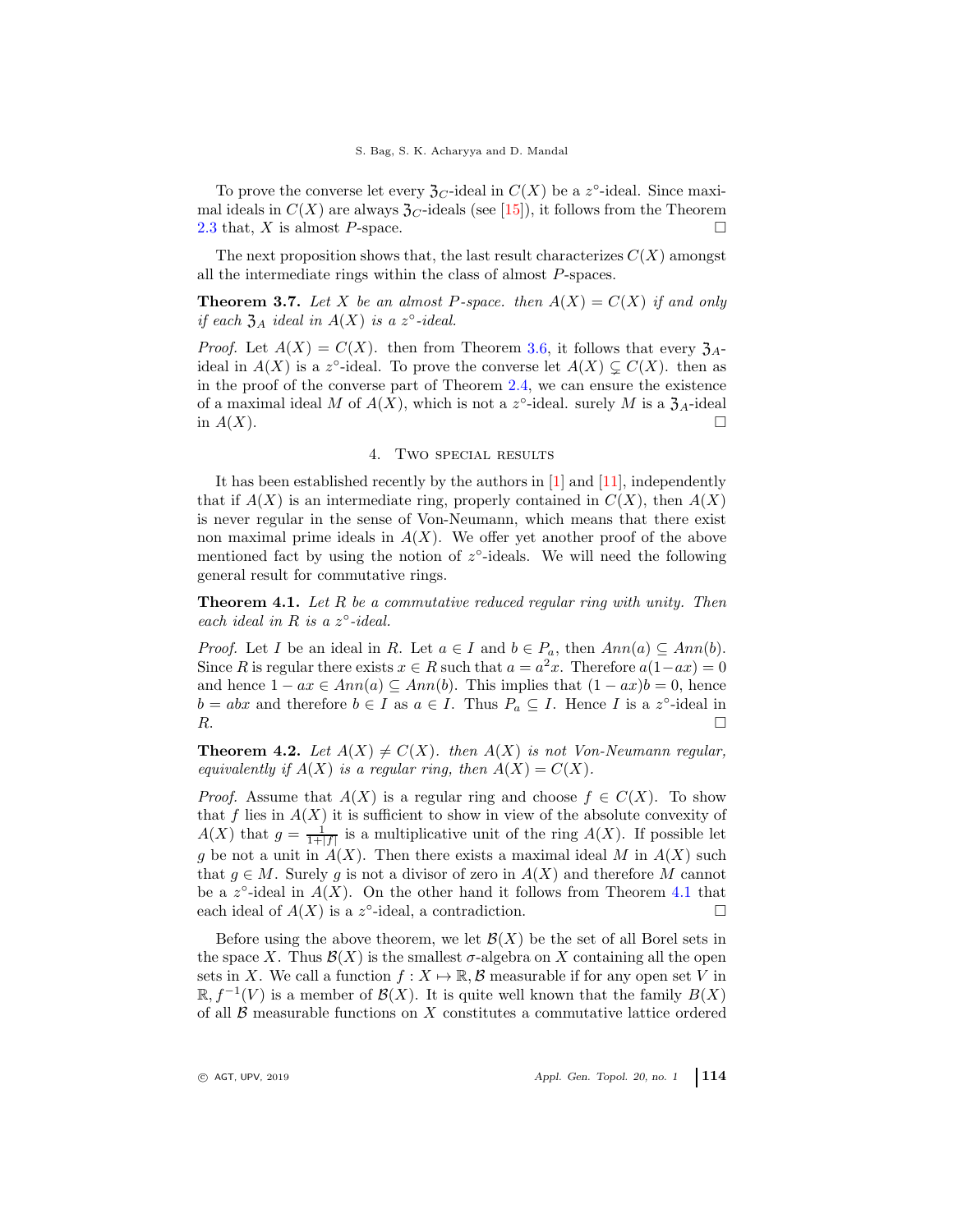ring with unity if the relevant operations are defined point wise on X and of course  $C(X) \subseteq B(X)$  (see [\[2\]](#page-7-13)).

The following theorem gives three conditions involving  $C(X)$  and  $B(X)$  for a  $P$ -space  $X$  to become a discrete one.

<span id="page-6-0"></span>Theorem 4.3. *Let* X *be a* P*-space. then the following three statements are equivalent:*

- (1) X *is discrete.*
- (2)  $Z[X] = \mathcal{B}(X)$ *, we recall that*  $Z[X]$  *is the family of all zero sets in* x.
- (3)  $C(X) = B(X)$ .

*Proof.* It is trivial that the truth of the statement (1) implies the truth of each of the statements  $(2), (3), (2) \Rightarrow (1)$ : Let X be not discrete, then there exists  $x \in X$  such that  $\{x\}$  is not open in X. But  $\{x\}$  is closed in X implies that  ${x \in \mathcal{B}(X)}$ . On the other hand the fact that each zero set in a P-space X is open implies that  $\{x\} \notin Z(X)$ . Thus  $Z[X] \neq \mathcal{B}(X)$ . Hence the statements (1) and (2) are equivalent. We make the further observation that the characteristic function  $\chi_{\{x\}} : X \mapsto \mathbb{R}$  defined by

$$
\chi_{\{x\}}(y) = \begin{cases} 1, & \text{if } y = x \\ 0, & \text{if } y \neq x \end{cases}
$$

is not continuous as  $\{x\}$  is not open in X. But  $\chi_{\{x\}} \in B(X)$  because  $\{x\}$  is a Borel set in X. Thus  $C(X) \neq B(X)$ . So  $(3) \Rightarrow (1)$  is also proved.

We shall now prove the last principal theorem of this paper.

<span id="page-6-1"></span>Theorem 4.4. *Every dense* C ∗ *-embedded subspace* Y *of an UMP-space* X *is an UMP-space.*

*Proof.* Define a map  $\phi : C(X) \to C(Y)$  as follows  $\phi(f) = f|_Y$ . Then  $\phi$  is an injective homomorphism. Since  $Y$  is  $C^*$ -embedded in  $X$ , it follows that  $\phi(C^*(X)) = C^*(Y)$ . Consequently  $\phi(C(X))$  becomes an intermediate subring of  $C(Y)$ , say  $\phi(C(X)) = A(Y)$ . The hypothesis X is an UMP-space, therefore ensures that  $A(Y)$  is an UMP-ring meaning that each maximal ideal is union of minimal prime ideals contained in it. In particular each maximal ideal of  $A(X)$ consists of divisor of zero. But as we have observed in the proof of the second part of Theorem [2.4](#page-3-0) and also in Remark [2.5](#page-3-2) that if  $A(Y) \subsetneq C(Y)$ , then there exist a maximal ideal M of  $A(Y)$  and  $g \in M$  such that g is not a divisor of zero. Hence we should necessarily have  $A(Y) = C(Y)$ . thus  $\phi(C(X)) = C(Y)$ . Hence  $Y$  is an UMP-space.

Corollary 4.5. *If* X *is UMP-space, then every subspace of* υX *containing* X *is UMP-space.*

In this context we record the following result proved in [\[6\]](#page-7-7), Corollary 1.11.

<span id="page-6-2"></span>Theorem 4.6. No dense C<sup>\*</sup>-embedded proper realcompact subspace of a com*pact UMP-space is a UMP-space.*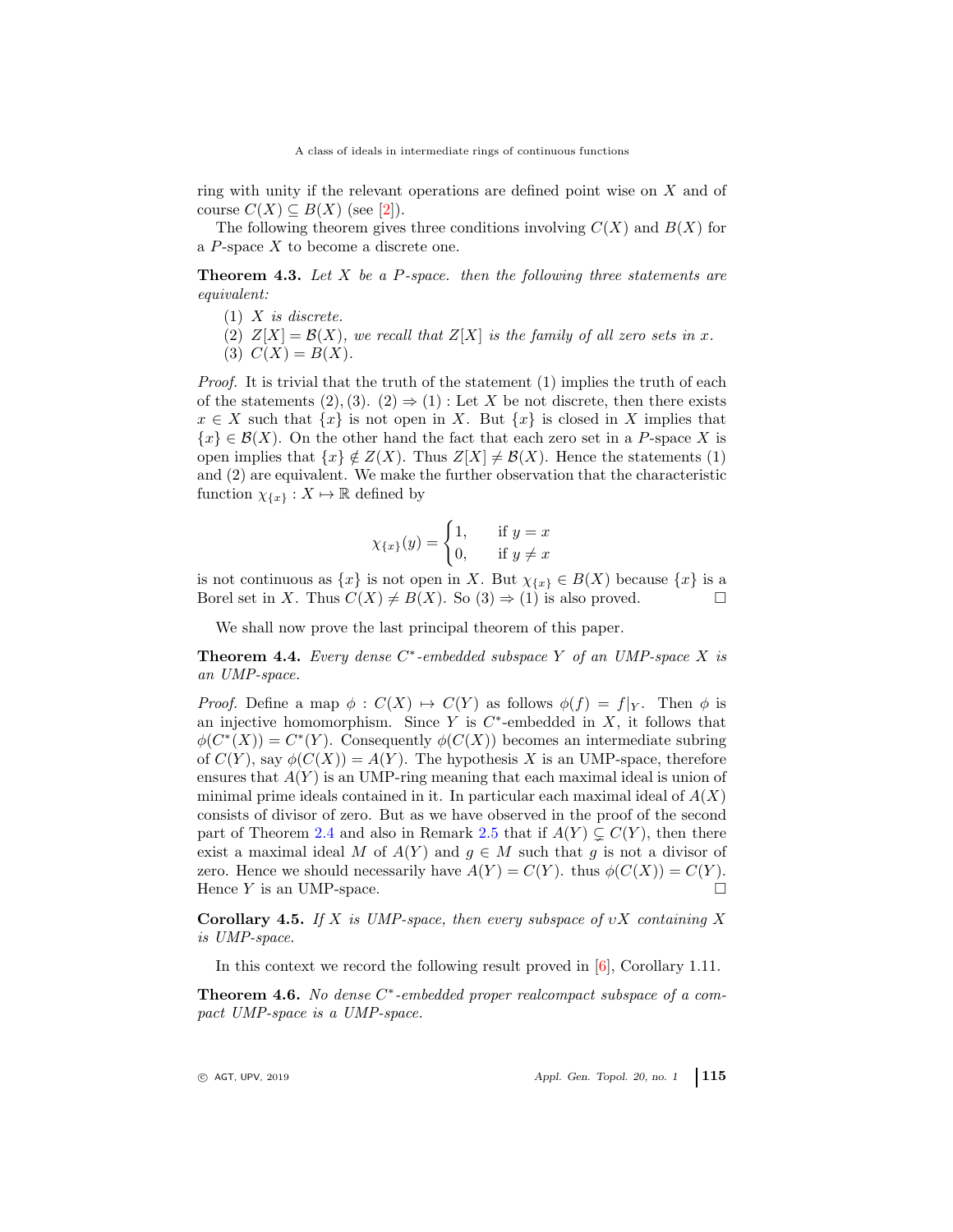This above two theorems [4.4](#page-6-1) and [4.6](#page-6-2) shows that a compact UMP-space does not contains any proper dense C<sup>\*</sup>-embedded realcompact subspace.

We conclude this article after raising the following open questions:

Question 4.7. *Does an isomorphism between the rings* C(X) *and* B(X) *of a P*-space X imply that  $C(X) = B(X)$ ?

Question 4.8. *Is*  $O_A^p, p \in \beta X$  *necessarily a*  $z^{\circ}$ -ideal of  $A(X)$ ?

**Question 4.9.** *If*  $A(X) \subseteq C(X)$ *, then what is the least cardinal number of the* set of all free maximal ideals of  $A(X)$ , which are not  $z^{\circ}$ -ideal?

ACKNOWLEDGEMENTS. The authors would like to thank the referee for suggesting a few revisions and also pointing out some errors appearing in the original version of this paper.

### <span id="page-7-0"></span>**REFERENCES**

- <span id="page-7-5"></span>[1] S. K. Acharyya and B. Bose, A correspondence between ideals and z-filters for certain rings of continuous functions-some remarks, Topology Appl. 160 (2013), 1603–1605.
- <span id="page-7-13"></span>[2] H. Azadi,M. Henriksen and E. Momtahan, Some properties of algebra of real valued measurable functions, Acta. Math. Hunger 124 (2009), 15–23.
- <span id="page-7-12"></span>[3] F. Azarpanah, O.A.S. Karamzadeh and R. A. Aliabad, On  $z^{\circ}$ -ideals of  $C(X)$ , Fund. Math. 160 (1999), 15–25.
- <span id="page-7-2"></span>[4] F. Azarpanah, O. A. S. Karamzadeh and A. Rezai Aliabad, On ideals consisting entirely of zero Divisors, Communications in Algebra 28 (2000), 1061–1073.
- <span id="page-7-4"></span>[5] S. Bag, S. K. Acharyya and D. Mandal,  $z^{\circ}$ -ideals in intermediate rings of ordered field valued continuous functions, communicated.
- <span id="page-7-7"></span>[6] B. Banerjee, S. K. Ghosh and M. Henriksen, Unions of minimal prime ideals in rings of continuous functions on a compact spaces, Algebra Universalis 62 (2009), 239–246.
- <span id="page-7-1"></span>[7] L. H. Byun and S. Watson, Prime and maximals ideal in subrings of  $C(X)$ , Topology Appl. 40 (1991), 45–62
- [8] L. Gillman and M. Jerison, Rings of continuous functions, New York: Van Nostrand Reinhold Co., 1960.
- <span id="page-7-10"></span>[9] L. Gilmann and M. Henriksen, Concerning rings of continuous functions, Trans. Amer. Math. Soc. 77 (1954), 340–362.
- <span id="page-7-9"></span>[10] M. Henriksen and M. Jerison, The space of minimal prime ideals of a commutative ring, Trans. Amer. Math. Soc. 115 (1965), 110–130.
- <span id="page-7-6"></span>[11] W. Murray, J. Sack, S. Watson, P-space and intermediate rings of continuous functions, Rocky Mountain J. Math. 47 (2017), 2757–2775.
- <span id="page-7-8"></span>[12] J. Kist, Minimal prime ideals in commutative semigroups, Proc. London Math. Soc. 13 (1963), 31–50.
- <span id="page-7-11"></span>[13] R. Levy, Almost p-spaces, Canad. J. Math. 29 (1977) 284–288.
- [14] G. Mason, Prime ideals and quotient rings of reduced rings, Math. Japon 34 (1989), 941–956.
- <span id="page-7-3"></span>[15] P. Panman, J. Sack and S. Watson, Correspondences between ideals and z-filters for rings of continuous functions between  $C^*$  and  $C$ , Commentationes Mathematicae 52, no. 1, (2012) 11–20.